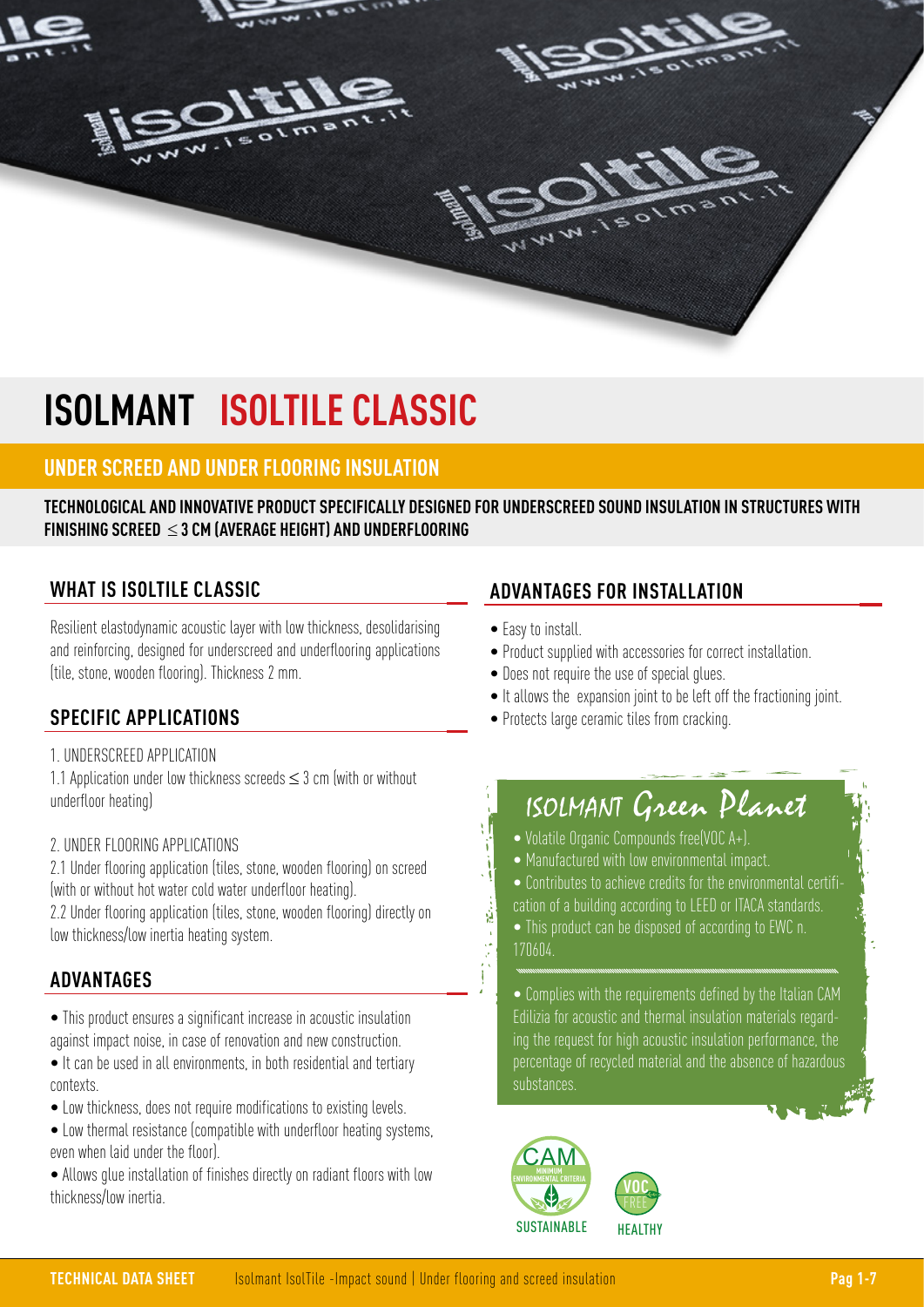## **ISOLMANT ISOLTILE CLASSIC** TECHNICAL SPECIFICATIONS

| NOMINAL THICKNESS:                                                     | $2 \, \text{mm}$                                                                                                                                                                                                                                                                                                                                                                                                                                                                                           |
|------------------------------------------------------------------------|------------------------------------------------------------------------------------------------------------------------------------------------------------------------------------------------------------------------------------------------------------------------------------------------------------------------------------------------------------------------------------------------------------------------------------------------------------------------------------------------------------|
| <b>IMPACT SOUND INSULATION IN UNDER</b><br><b>SCREED INSTALLATION:</b> | $\Delta L_{w}$ = 17 dB <sup>(1)</sup>                                                                                                                                                                                                                                                                                                                                                                                                                                                                      |
| IMPACT SOUND INSULATION IN UNDERFLOORING<br>APPLICATION:               | $\Delta L_{w} = 16$ dB <sup>(2)</sup>                                                                                                                                                                                                                                                                                                                                                                                                                                                                      |
| THERMAL CONDUCTIVITY                                                   | $\lambda$ = 0.037 W/mK                                                                                                                                                                                                                                                                                                                                                                                                                                                                                     |
| THERMAL RESISTANCE                                                     | $R_t = 0.054 \text{ m}^2 \text{K/W}$                                                                                                                                                                                                                                                                                                                                                                                                                                                                       |
| EQUIVALENT AIR THICKNESS ISOLTILE CLASSIC:                             | $S_d < 40$ m                                                                                                                                                                                                                                                                                                                                                                                                                                                                                               |
| <b>COMPRESSIVE STRENGTH</b>                                            | 127 kPa (0.5 mm deformation)                                                                                                                                                                                                                                                                                                                                                                                                                                                                               |
| COMPRESSIVE STRENGTH (%):                                              | deformation10% at 96 kPa<br>deformation 25% at 127 kPa<br>deformation 40% at 229 kPa<br>deformation 50% at 313 kPa                                                                                                                                                                                                                                                                                                                                                                                         |
| <b>COMPRESSIVE CREEP:</b>                                              | > 50 kPa (0.5 mm of deformation)                                                                                                                                                                                                                                                                                                                                                                                                                                                                           |
| DYNAMIC LOAD (DL):                                                     | 200000 cycles (at 75 kPa)                                                                                                                                                                                                                                                                                                                                                                                                                                                                                  |
| CONFORMABILITY (PC):                                                   | $>1.5$ mm                                                                                                                                                                                                                                                                                                                                                                                                                                                                                                  |
| <b>REACTION TO FIRE CLASS:</b>                                         | $C_{\rm fl}$ -s1 $^{[3]}$                                                                                                                                                                                                                                                                                                                                                                                                                                                                                  |
| <b>EMISSION OF VOLATILE ORGANIC COMPOUNDS:</b>                         | VOC $A + {}^{[4]}$                                                                                                                                                                                                                                                                                                                                                                                                                                                                                         |
| <b>CE MARKING:</b>                                                     | Harmonised standards for CE marking are NOT currently available for acoustic insulation products.<br>This means that Isolmant products are currently NOT subject to CE marking, nor to the drawing up of a PDO (declaration<br>of performance) or DDP (declaration of performance). All Isolmant products are placed on the market in compliance<br>with the regulations in force in the country of destination and with the necessary certifications to guarantee their use in<br>dedicated applications. |
| SIZE:                                                                  | Rolls of:<br>1.00 m x 20 m (h x L) = 20 m <sup>2</sup>                                                                                                                                                                                                                                                                                                                                                                                                                                                     |
| PACKAGE:                                                               | Individual rolls including installation kit:<br>Fascia per giunte: h 7.5 cm x L 20 m<br>Fascia perimetrale: h 3 cm x L 20 m                                                                                                                                                                                                                                                                                                                                                                                |

(1) Isolmant laboratory test report No. 1102/2019

(2) Test report Ri.Cert. no.11-3445-0 09

(3) Istituto Giordano test report no. 362272

(4) Istituto Giordano test report no. 379083

## **ITEM SPECIFICATIONS**

Resilient elastodynamic acoustic layer with low thickness, desolidarising and reinforcing, designed for underflooring and underscreed applications on tile, stone, wooden flooring. Isolmant is made of expanded polypropylene material which is coated on the upper and lower side with special Isolmant screen-printed, black Fibtec XP1 (black screen-printed and calendered polypropylene fabric for technical application) (Isolmant IsolTile Classic type). Nominal thickness 2 mm, density 77 kg/m $^3$ , thermal conductivity 0.037 W/mK.

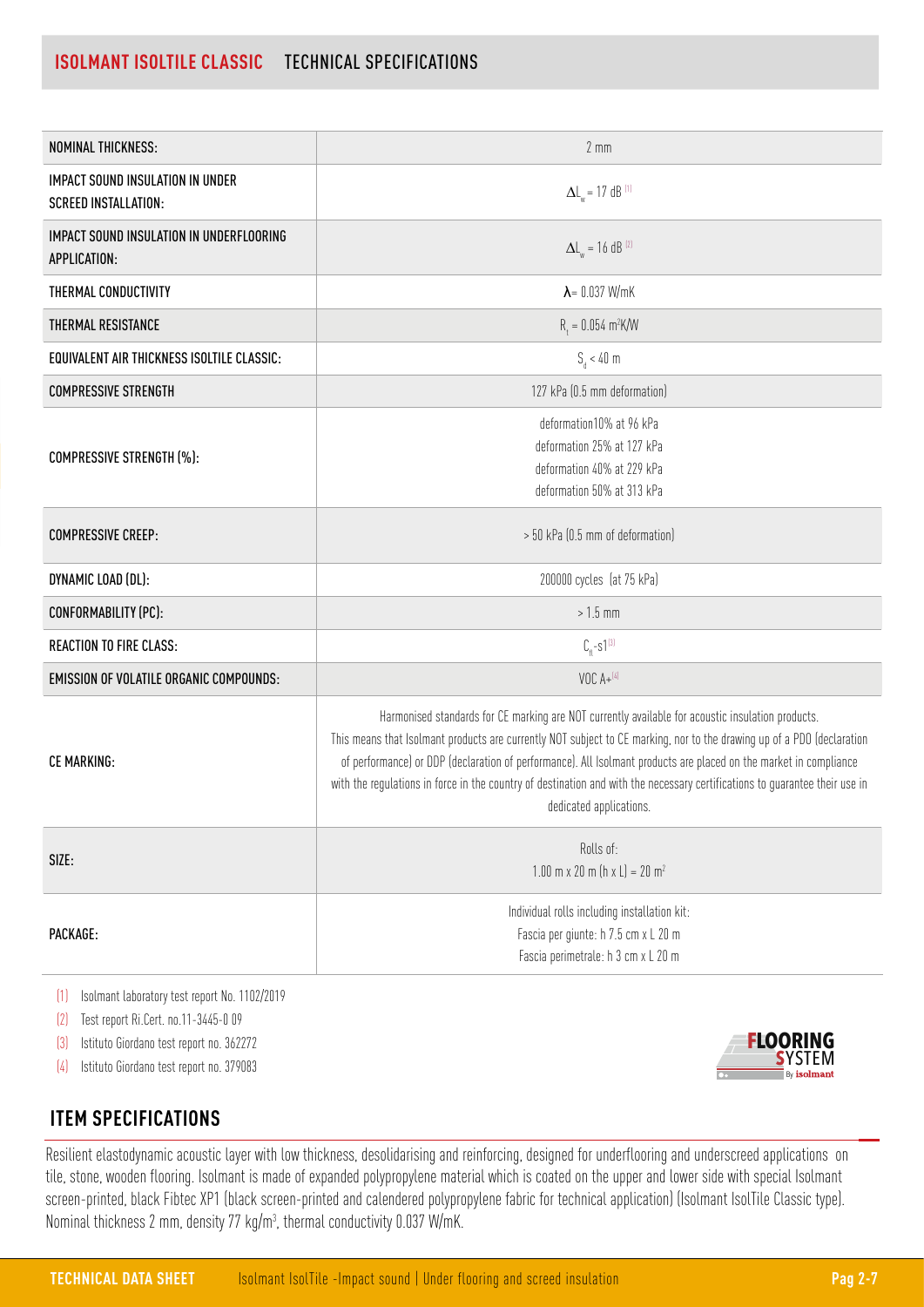1

2

3

4

5

APPLICATION UNDER LOW THICKNESS SCREED ≤ 3 cm (with or without underfloor heating) IF THE PRODUCT IS NOT REQUIRED TO BE VAPOUR BARRIER.



**Installing Fascia Tagliamuro.** Before installing all the partitions, Isolmant Fascia Tagliamuro must be laid. This high density,reticulated polyethylene foam accessory is specifically designed to disjoint partitions and slabs, thereby helping to reduce the structural sound transmission from the walls to the slab. This band is available in different thicknesses and densities depending on the weight of the partitions (Fig.1)

**Disjointing of reinforced concrete structures.** In the presence of stairwells, elevator compartments and pillars (even if contained within the vertical partitions) that rigidly connect all the structural elements from the foundations to the last floor, it is necessary to cover them with elastic material (such as Isolmant Cemento Armato) and then finish them, where possible, with a 4/5 cm board or with coated plaster panels. With a reduced thickness element, it is possible to fix a strong plaster-holding net directly onto the elastic insulating material with nylon plugs, and then plaster it over, paying particular attention to the cracks (dis. 2).

**Preparing the screed.** He surface where IsolTile Classic will be laid should be loadbearing, flat, adequately even, clean and free from debris and oil. Nevertheless, the installer will assess the suitability of the surface when laying glue and sheets.

**Laying the first layer of glue.** IsolTile Classic does not require the use of special glues; it is recommended to use adhesives suitable for the laying surface and the finish that will be installed; the same adhesive is used both between the screed and IsolTile Classic and between IsolTile Classic and the finish (it is recommended to use a class C2E cementitious adhesive with ceramic and stone finishes and two-component epoxypolyurethane adhesives with wooden flooring). Apply the first layer of glue in the proper quantity using a fine trowel knife (3/4 mm) following the instructions set out by the technical reference standards.

**Laying the sheets.** Roll out the IsolTile Classic sheet on the layer of glue already spread taking into consideration how long it has been open. Remove any air bubbles under the IsolTile Classic sheets so they adhere perfectly to the surface. To this end, it is recommended that you press the sheets using a roller for flexible flooring. During installation, the IsolTile Classic sheets should be laid close without overlapping in order to ensure a continuous insulation layer and avoid acoustic bridges. The joints between the sheets must also be taped with the joint strip provided. (Dis.3-4).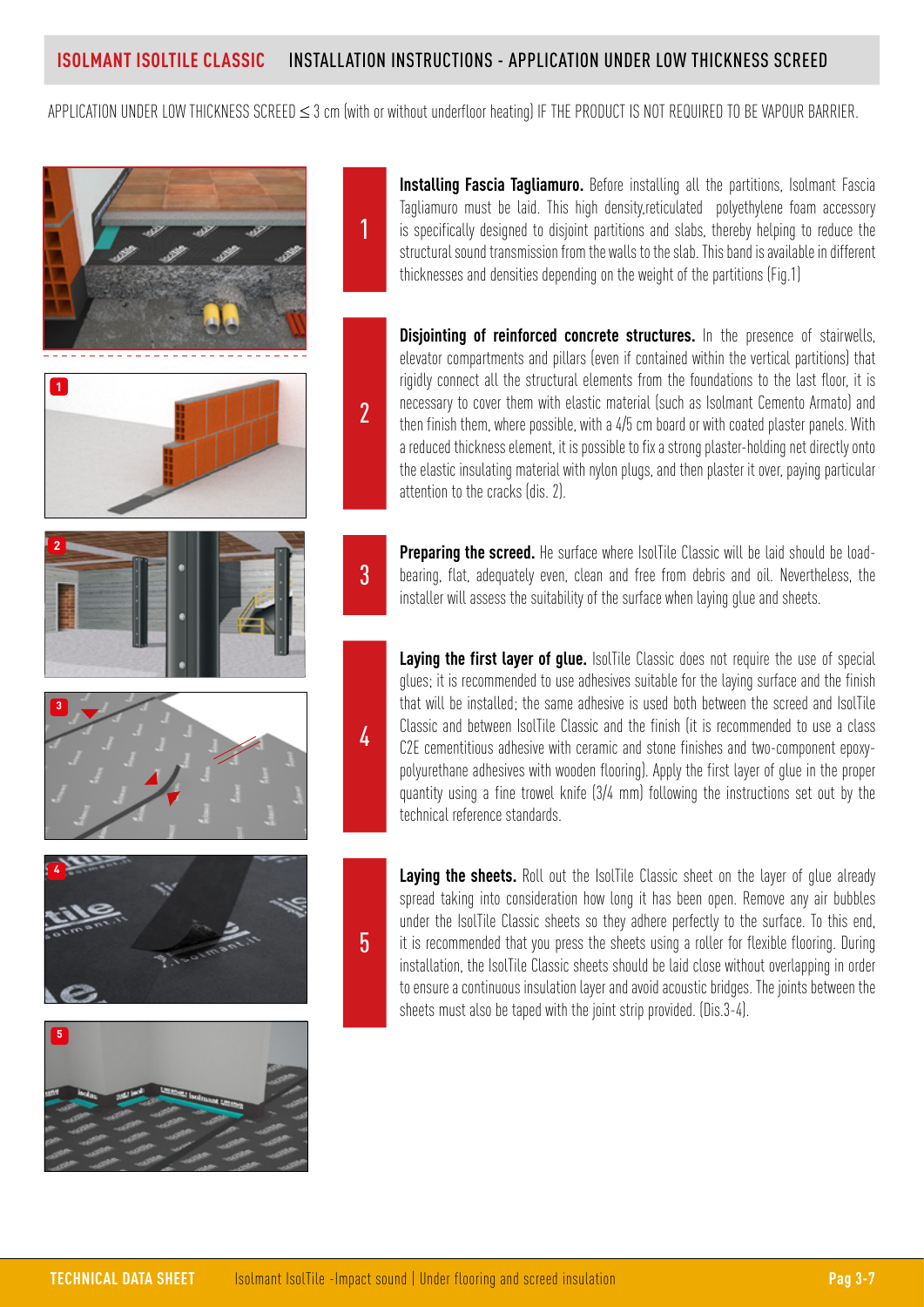

**Installing Fascia Perimetrale.** To avoid acoustic bridges, the use of Isolmant Fascia Perimetrale Tecnica Doppio Spessore is recommended. This product should be installed along the entire perimeter of the room without interruption. (Fig.5) The use of Fascia Perimetrale Tecnica Doppio Spessore on the walls is necessary to separate the screed and subsequent finish from the masonry. The excess of the strip over the screed must be trimmed after laying the floor (Fig. 6). The continuity of the installation must also be ensured along the thresholds of entrance doors and French windows, as well as in technical niches for housing the manifolds of the heating system, pillars, pilasters, doors and other wall movements. It is also necessary to avoid a gap between the band and the walls at the corners (Fig. 7) where cementitious material can penetrate, as well as ensuring that the flanking strip also adheres continuously along the slab-wall connection: the formation of the shell (Fig. 8) causes a reduction in the thickness of the screed resulting in a lack of flooring support at that point, risking cracking over time. In conclusion, before proceeding with the laying of the finishing screed, the contractor must be reasonably certain that he has created a perfect watertight tank in which the cement screed he is going to lay can "float" without establishing any rigid connection either with the load-bearing layers underneath or with the walls to its sides.

**Screed construction.** The finishing screed must quarantee adequate mechanical resistance according to the actual laying and loading conditions. Appropriate safety measures must be taken, such as assessing the adequate consistency of the mix, the curing time, the possible need to use collaborating elements (wire mesh or fibres), the sufficient compactness of the surface and the possible surface treatment with consolidating products (as indicated by the manufacturer of the screed and the reference standards).

**Installing flooring and skirting boards.** It is essential to inform all site operators that the excess of the flanking strip must be trimmed only after the flooring has been laid and grouted (fig.4). The direct contact of the flooring with the walls creates an acoustic bridge, which impedes the "floating" of the screed on the elastic underlay and causes a loss of insulation of several decibels. Therefore, the flooring should be joint to the flanking strip, ensuring the system elastic functioning. a tiled skirting board should not be laid on the flooring but should be raised by a few millimetres and grouted with an elastic silicone-based binder or a flexible mortar. If the joint were rigid, it would prevent the floor from floating and would de-grout.

8

7

6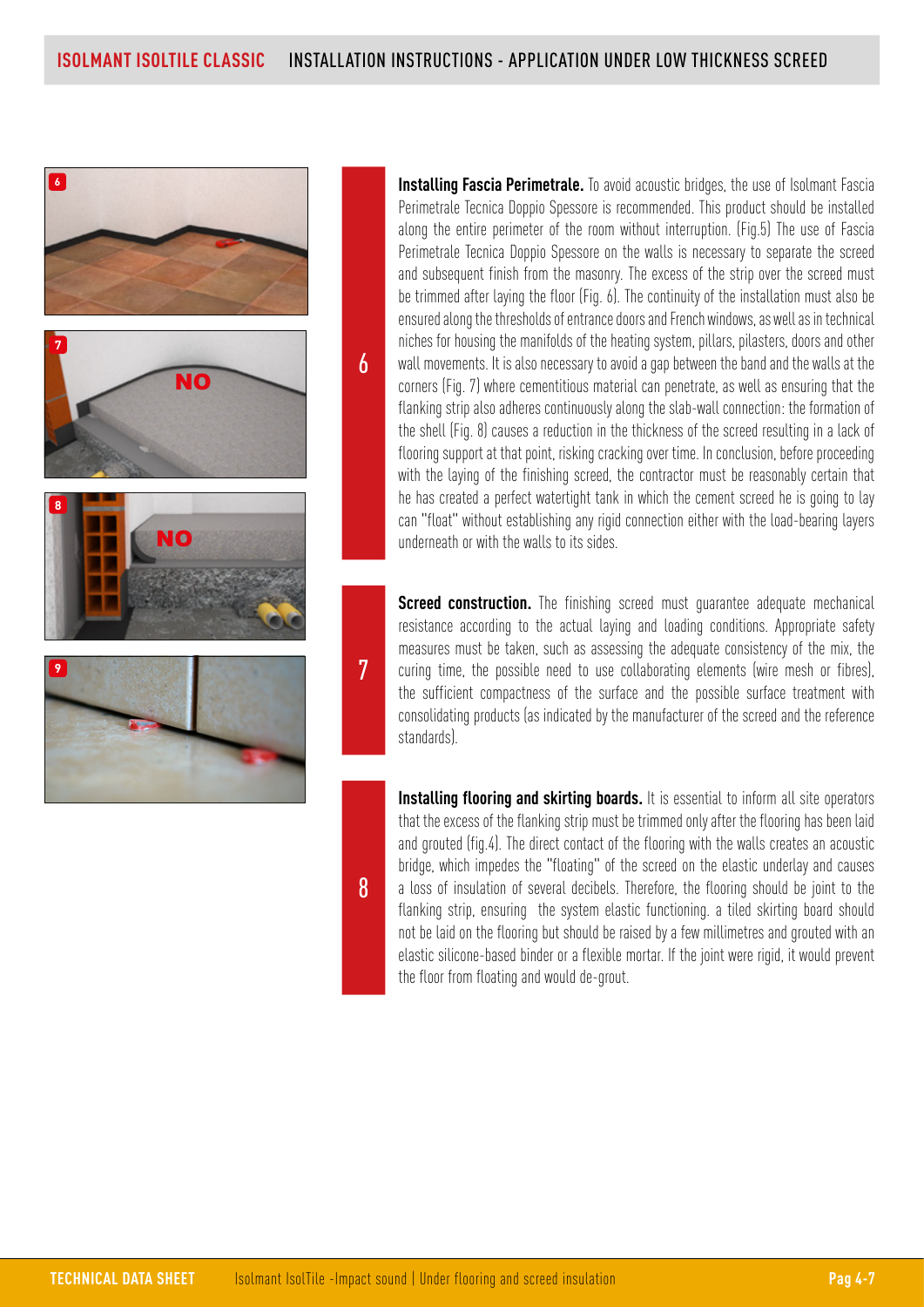1

2

3

4

APPLICATION UNDER FLOOR (tile, stone, wooden flooring) ON screed (with or without underfloor heating) IF THE PRODUCT IS NOT REQUIRED TO BE A vapour BARRIER.



**Preparing the screed.** The surface where IsolTile Classic will be laid should be loadbearing, flat, adequately even, clean and free from debris and oil. Nevertheless, the tiler will assess the suitability of the surface when laying glue and sheets.

**Installing Fascia Perimetrale.** To avoid acoustic bridges, we recommend the use of Isolmant Fascia Perimetrale IsolTIle, that comes in the package, to be laid along the entire perimeter of the room without interruption (Fig. 1-2) (when a flanking strip of sufficient height to exceed the floor level has not already been laid). The use of the appropriate Fascia Perimetrale on the walls is necessary to separate the tile or stone finish from the masonry (it is not required for the installation of parquet).

**Laying the first layer of glue.** IsolTile Classic does not require the use of special glues; it is recommended to use adhesives suitable for the laying surface and the finish that will be installed; the same adhesive is used both between the screed and IsolTile Classic and between IsolTile Classic and the finish (it is recommended to use a class C2E cementitious adhesive with tile and stone finishes and two-component epoxypolyurethane adhesives with wooden flooring). Apply the first layer of glue in the proper quantity using a fine trowel knife (3/4 mm) following the instructions set out by the technical reference standards.

**Installing the sheets.** Roll out the IsolTile Classic sheet on the layer of glue already spread taking into consideration how long it has been open. Remove any air bubbles under the IsolTile Classic sheets so they adhere perfectly to the surface. To this end, it is recommended you press the sheets using a roller for flexible flooring. During installation, the IsolTile Classic sheets should be laid close without overlapping in order to ensure a continuous insulation layer and avoid acoustic bridges. The joints between the sheets must also be taped with the Fascia per Giunte provided. (Fig.3).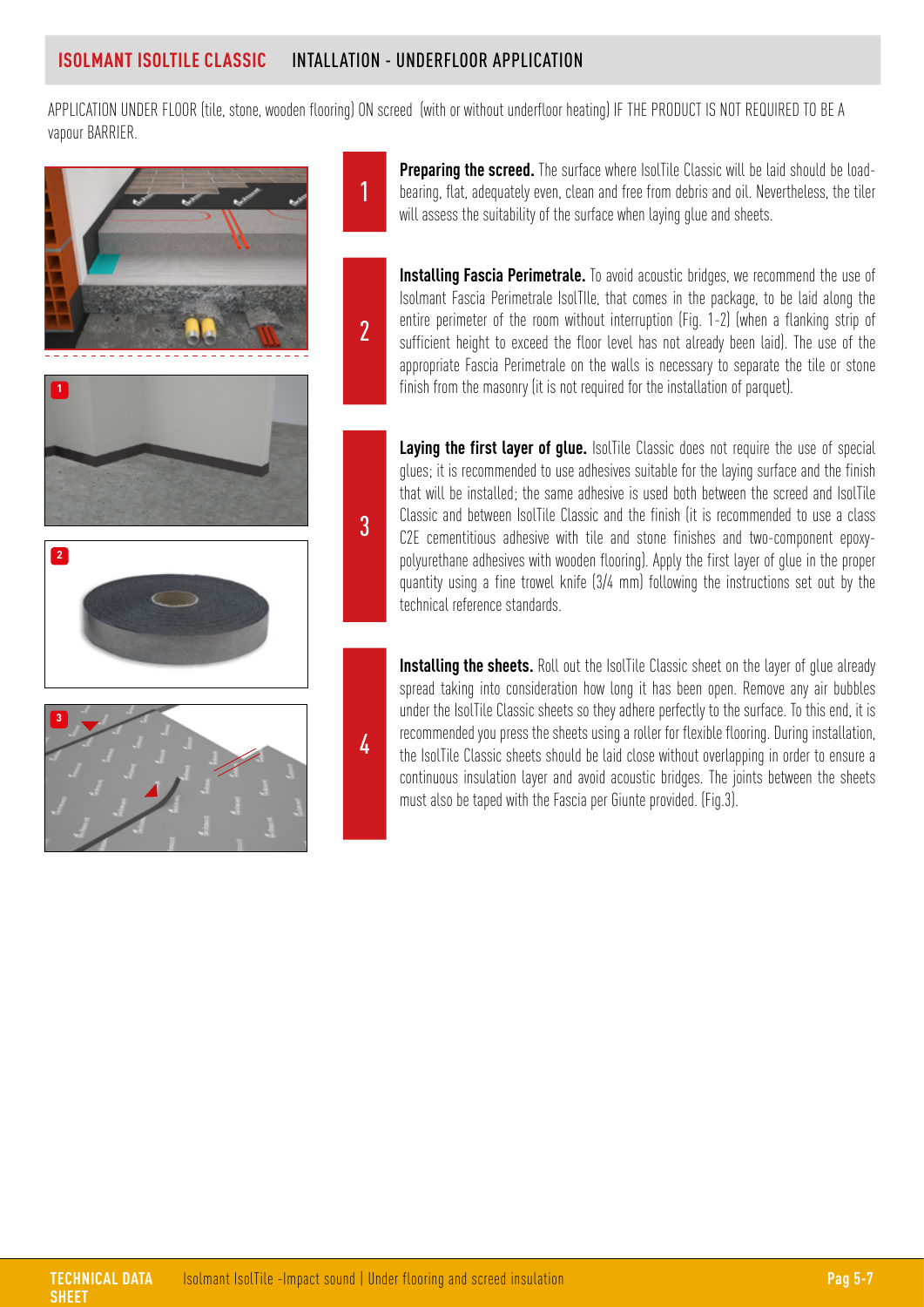

5

**Installing the flooring.** In general, you should wait 24 hours after you finish the preparation before installing the flooring. However these are only general guidelines and the installer will decide on the time required for the procedure according to the glue used. The tiles or parquet (with the exception of solid parquet to be sanded on site) can be glued directly onto IsolTile Classic by applying a suitable layer of adhesive (we recommend using a class C2E cement-based adhesive with ceramic and stone finishes and twocomponent epoxy-polyurethane glues with parquet) laid according to the rules of the art and to the instructions provided by the manufacturer. In particular, the parquet must be laid in suitable temperature and humidity conditions, in strict compliance with the specifications for laying wooden floors. The sector's standards and regulations establish that the laying environment must guarantee environmental conditions within the values of max. RH 45%-60%, T°C 18°C - 25°C, the necessary conditions for maintaining the correct wood/environment balance established by the reference European standard UNI EN 13489:18 (7%+2%). In addition, the screed on which the floor system is laid must have a humidity percentage of no more than <2% in the case of a screed/laying surface without a heating system, <1.7% in the case of underfloor heating. IsolTile Classic is a watertight covering: adequate drying time of the adhesive must be considered in relation to climatic and site conditions. It is recommended to let the adhesive dry from 36 to 48 hours before grouting the joints.

**Installing the skirting boards.** It is essential to inform all site operators that the excess of the perimeter band must be trimmed only after the flooring has been laid and grouted (Fig.4). The direct contact of the flooring with the walls creates an acoustic bridge, which impedes the "floating" of the screed on the elastic underlay and causes a loss of insulation of several decibels. Therefore, the tile flooring in particular should be joint to the flanking strip, ensuring the system elastic functioning a tile skirting board should not be laid on the flooring but should be raised by a few millimetres and grouted with an elastic silicone-based binder or a flexible mortar (fig. 5). If the joint were rigid, it would prevent the floor from floating and would de-grout.

6